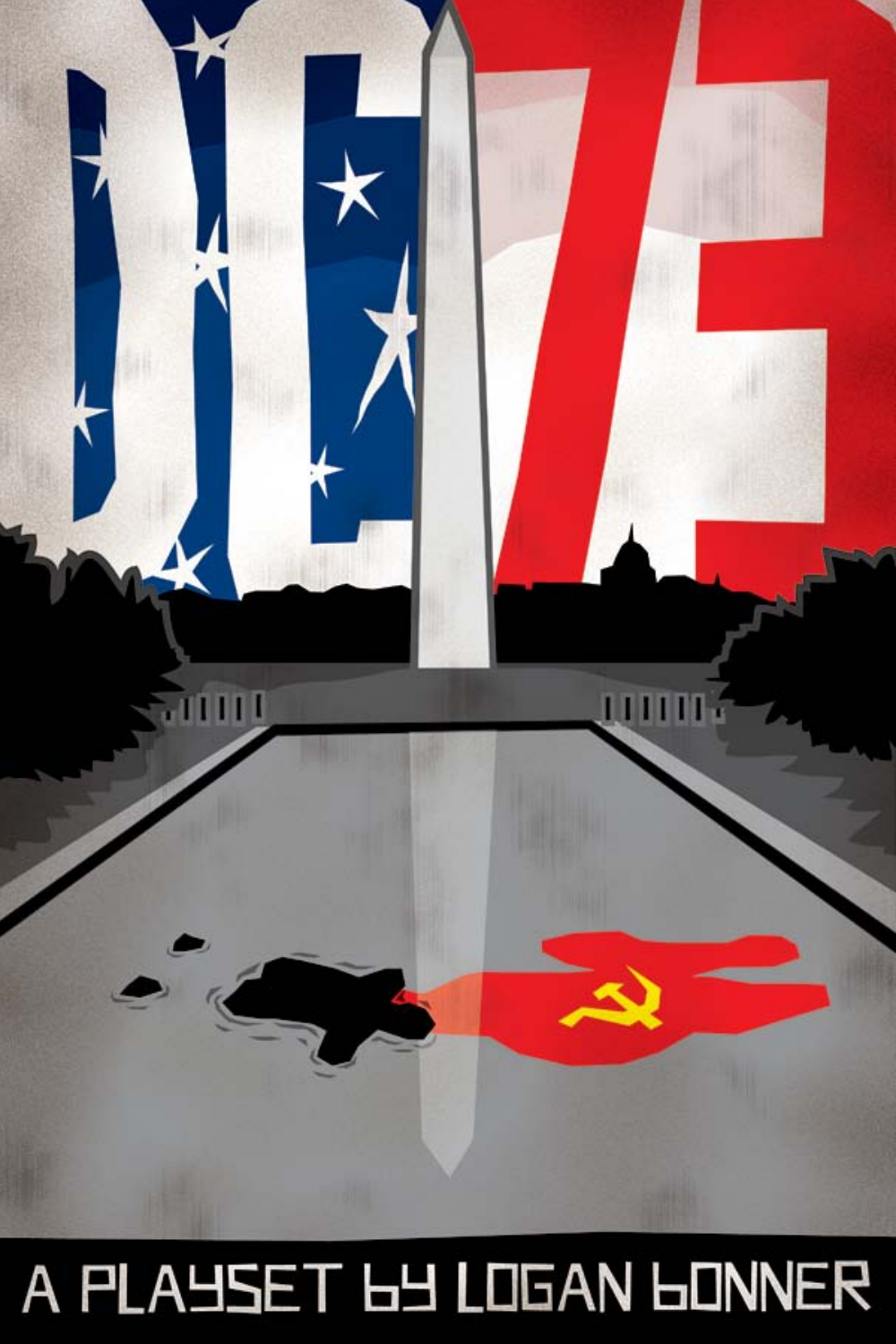## LB02: DC73

#### **CREDITS**

Written by Logan Bonner

Edited by Steve Segedy and Jason Morningstar

DC73 was Playset of the Month, November 2011

### **BOILERPLATE**

This playset is an accessory for the *Fiasco* role-playing game by Bully Pulpit Games.

This playset is copyright 2010 by Logan Bonner. *Fiasco* is copyright 2009 by Jason Morningstar. All rights are reserved.

For more information about *Fiasco* or to download other playsets and materials, visit [www.bullypulpitgames.com.](http://www.bullypulpitgames.com)

If you'd like to create your own playset or other *Fiasco*-related content, we'd like to help. Write us at [info@bullypulpitgames.com.](mailto:info%40bullypulpitgames.com?subject=)



"When you play, play *hard*." - Theodore Roosevelt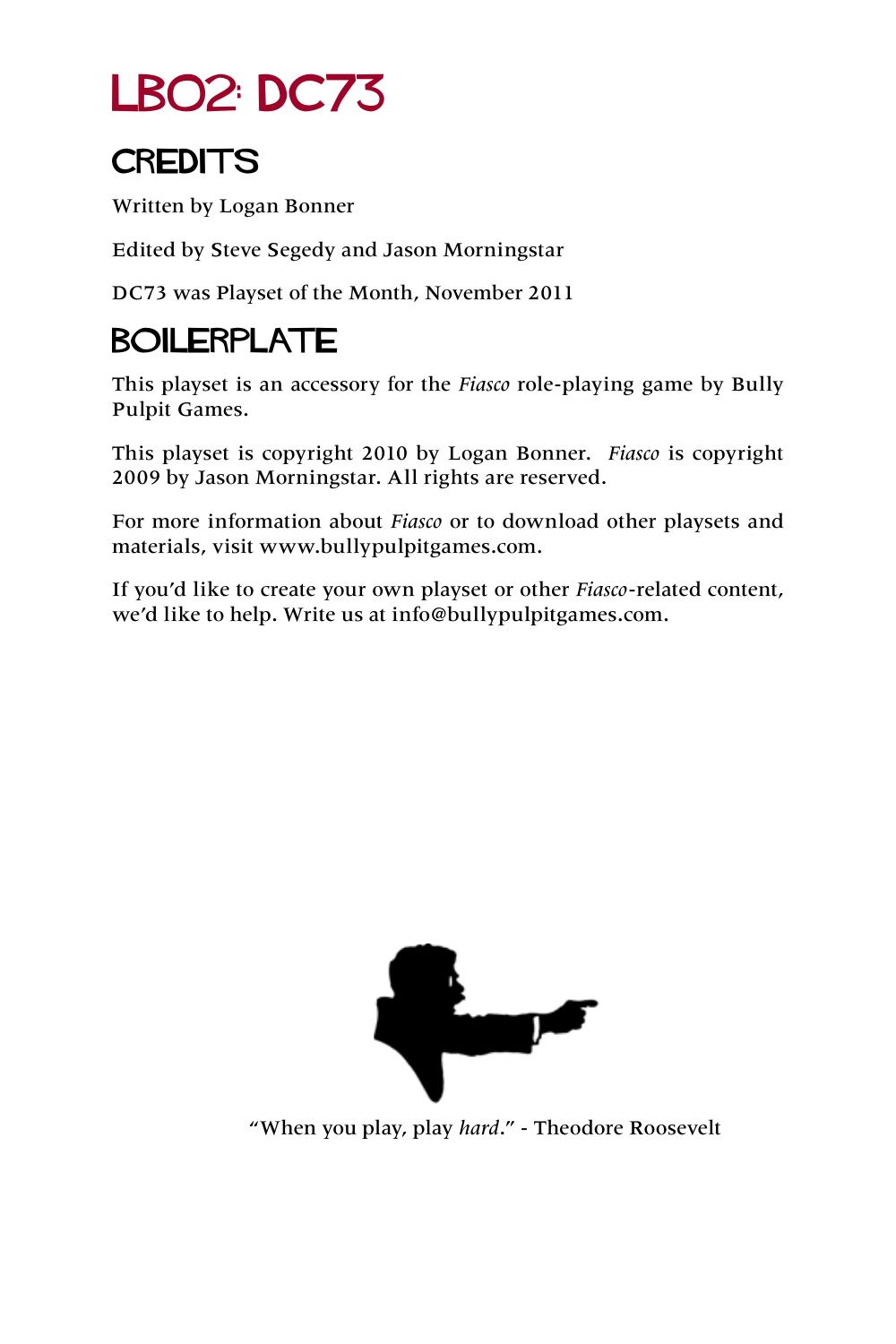## THE SCORE

#### Finishing second in the Olympics gets you silver. Finishing second in politics gets you oblivion.

#### —Richard M. Nixon

With a war in Southeast Asia, unrest at home, and the evidence in the Watergate scandal reaching closer and closer to the goddamn President of the United States, the political landscape in Washington D.C. buckles and shifts daily. It's a good time to be young and hungry. It's a good time to be ruthless. And it's a good time to know some secrets.

Deals are made on both sides of the Iron Curtain, and Capitol Hill insiders are willing to risk anything—from public disgrace to nuclear Armageddon—for a big payout or a State Department gig. So in the name of Nixon or Brezhnev or Abbie Hoffman or John Wayne, make the system work for you or tear it the hell down.

#### MOVIE NIGHT

*Dr. Strangelove or: How I Learned to Stop Worrying and Love the Bomb*, *Burn After Reading*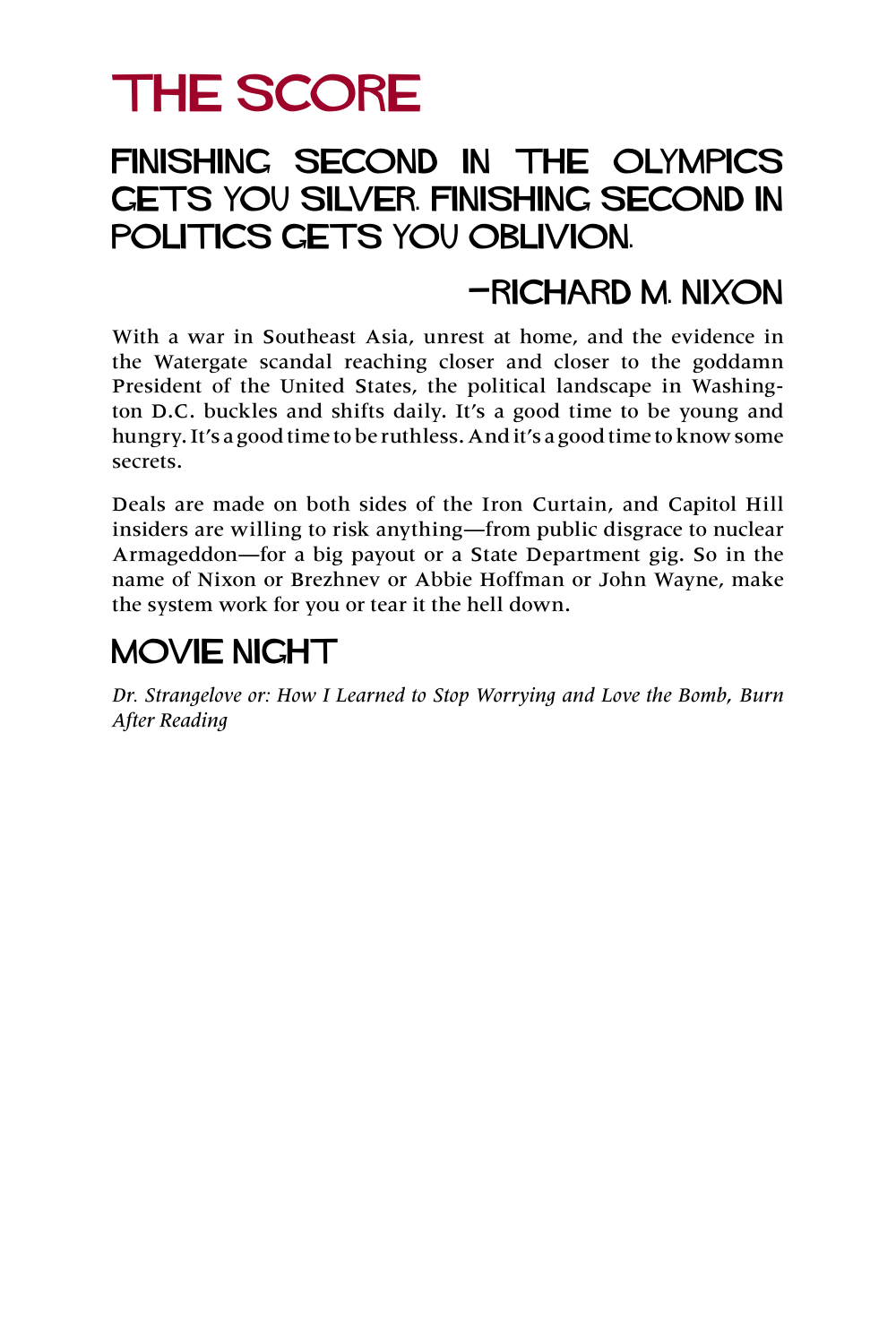## relationships...

### 1 Family

- $\lceil \cdot \rceil$  Parent / child
- $\Box$  Cousins
- $\overline{S}$  Bastard relation
- $\boxed{\therefore}$  Aunt or uncle / niece or nephew
- **5** Siblings
- **1** Distant / unusual / unofficial relatives

## 2 POLITICS

- $\lceil \cdot \rceil$  Majority party member / opposition party member
- $\boxed{\cdot}$  Visiting dignitary / host
- $\overline{S}$  Politician / advisor
- $\left| \right\rangle$ : Communists or communist sympathizers
- $\mathbb{E}$  Activists
- **Filler statesman / young turk**

## 3 Military-Industrial

- $\lceil \cdot \rceil$  Military officers (current and/or former)
- $\Gamma$  In the lobbyist game
- $\ddot{\cdot}$  Corporate donor / beneficiary (legal or illegal)
- $\boxed{\therefore}$  Hawk / dove
- $\boxed{5}$  Officer / war profiteer
- **ii** Veterans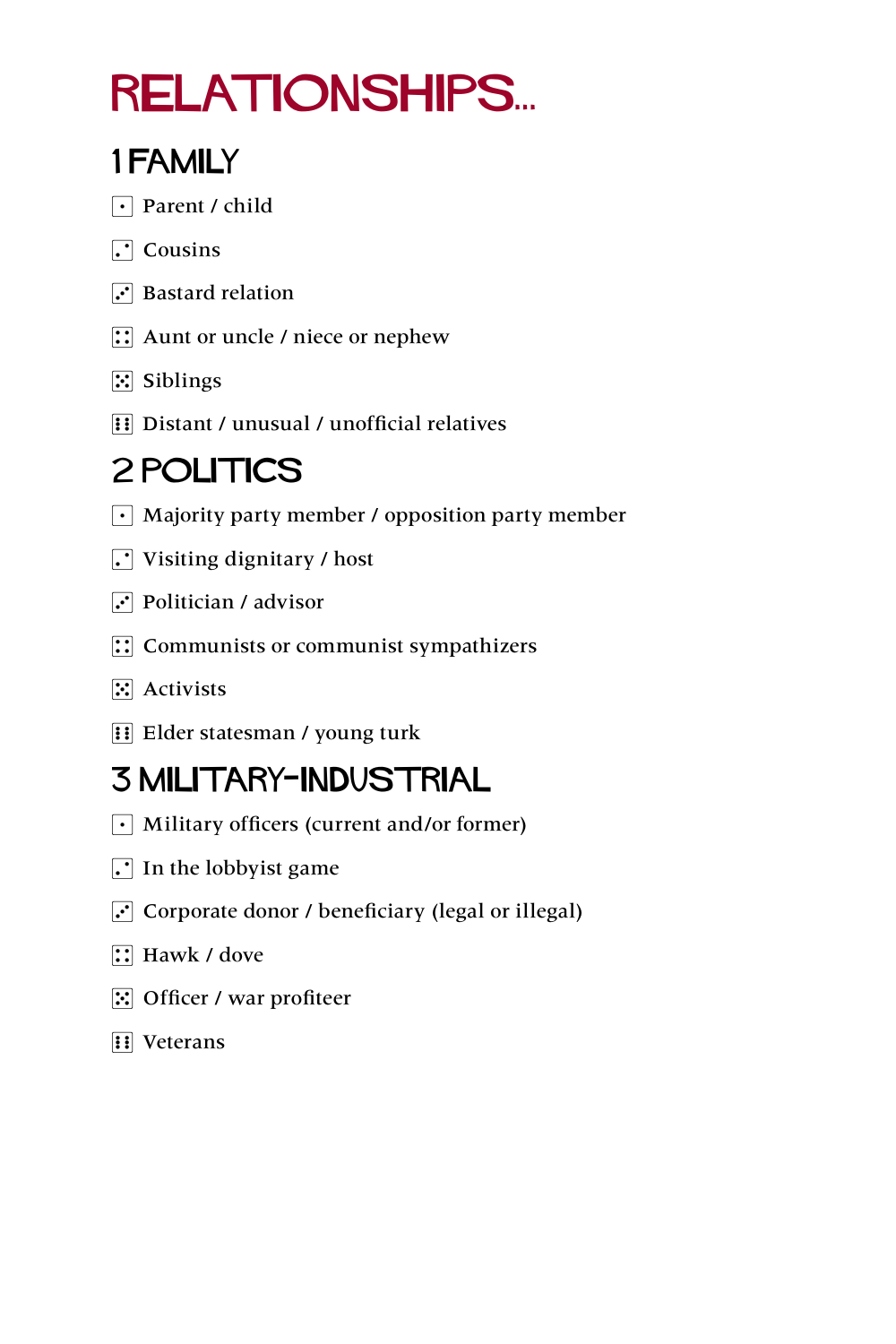#### **4 LAW OR OUTLAW**

- $\lceil \cdot \rceil$  Bribery
- $\Box$  Blackmail
- $\ddot{\cdot}$  Federal marshal / name on the arrest warrant
- **1**: Named in the same report
- $\mathbb{E}$  Spies (same side or not)
- **Fill Revolutionaries (same side or not)**

#### 5 Romance

- $\lceil \cdot \rceil$  Current spouses
- **[.**] Estranged spouses
- $\ddot{\cdot}$  John / high-class prostitute
- $\boxed{\therefore}$  One-time fling
- $\boxed{\mathbb{R}}$  Lovers
- **1**: Former lovers

### 6 On the Outside

- Boss / employee
- $\Gamma$  Stewardess / frequent flyer
- $\overline{S}$  Client / translator
- $\boxed{\therefore}$  Experts on nuclear weapons
- $\mathbb{E}$  Custodial or secretarial staff
- **1** Reporter / source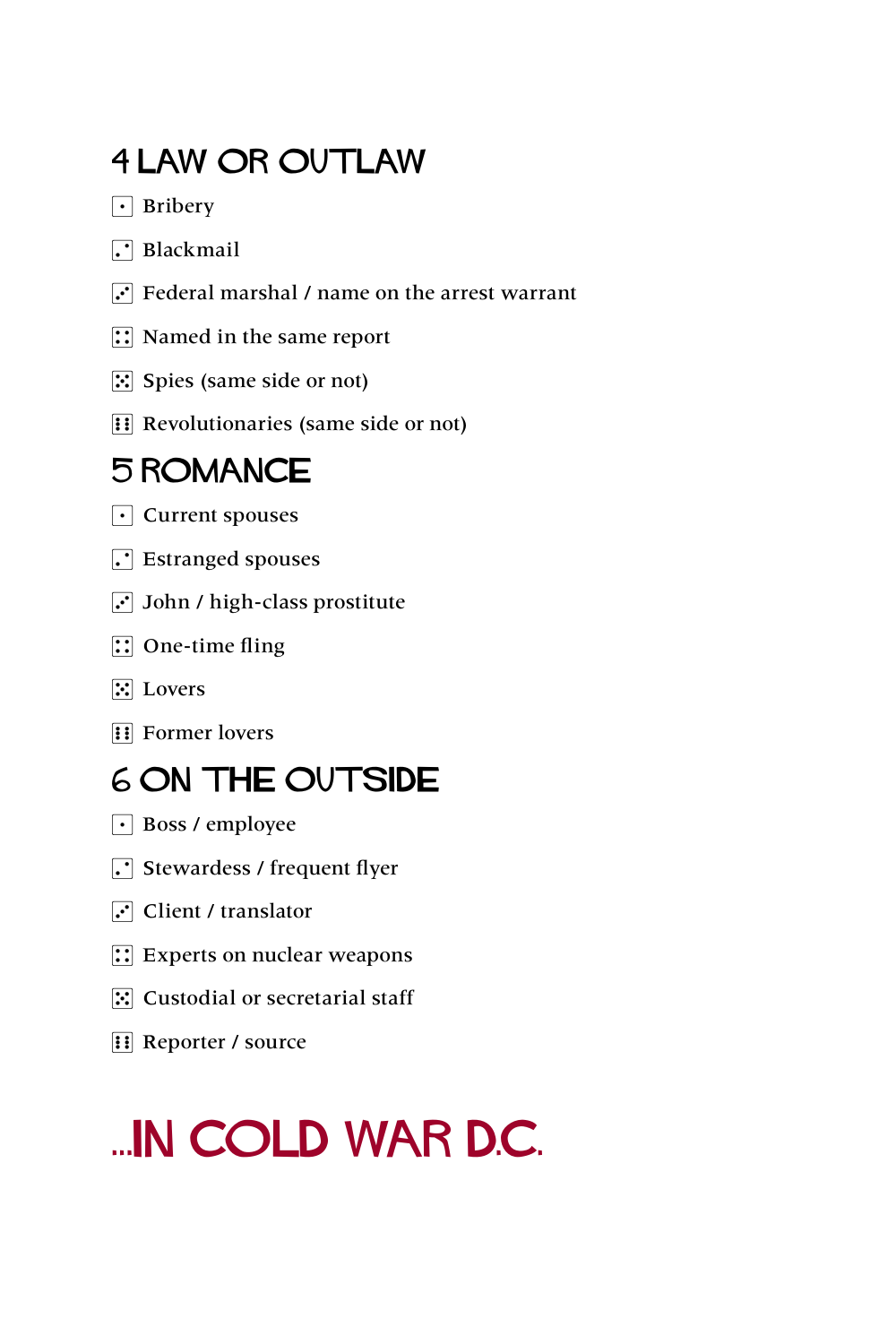## NEEDS...

### 1 TO SERVE THE MOTHER COUNTRY

- $\lceil \cdot \rceil$  ... by finding infiltrators
- $\Gamma$  ... by quashing dissent
- $\ddot{\cdot}$  ... by going to war / starting a new war
- $\boxed{\therefore}$  ... by toppling a corrupt system
- $\mathbb{E}$  ... by helping the little people
- $\mathbf{F}$   $\mathbf{F}$  ... by preventing nuclear annihilation

### 2 TO GET RICH

- $\lceil \cdot \rceil$  ... off the American people
- $\Gamma$  ... by selling state secrets
- $\mathbf{3}$  ... by lying through your teeth
- $\boxed{\therefore}$  ... by landing a job in high finance
- $\boxed{5}$  ... by stealing from the Man
- **11** ... by securing a government contract

## 3 To Get Respect

- $\lceil \cdot \rceil$  ... from your superiors, by advancing their goals
- $\Gamma$  ... from constituents, by using pork-barrel politics
- $\overline{3}$  ... from the counterculture, by sticking it to the Man
- $\dddot{\mathbf{u}}$  ... after a major fuckup, by making things right
- $\mathbb{E}$  ... from a family member, by living up to the legacy
- **11** ... from yourself, by upholding your nation's ideals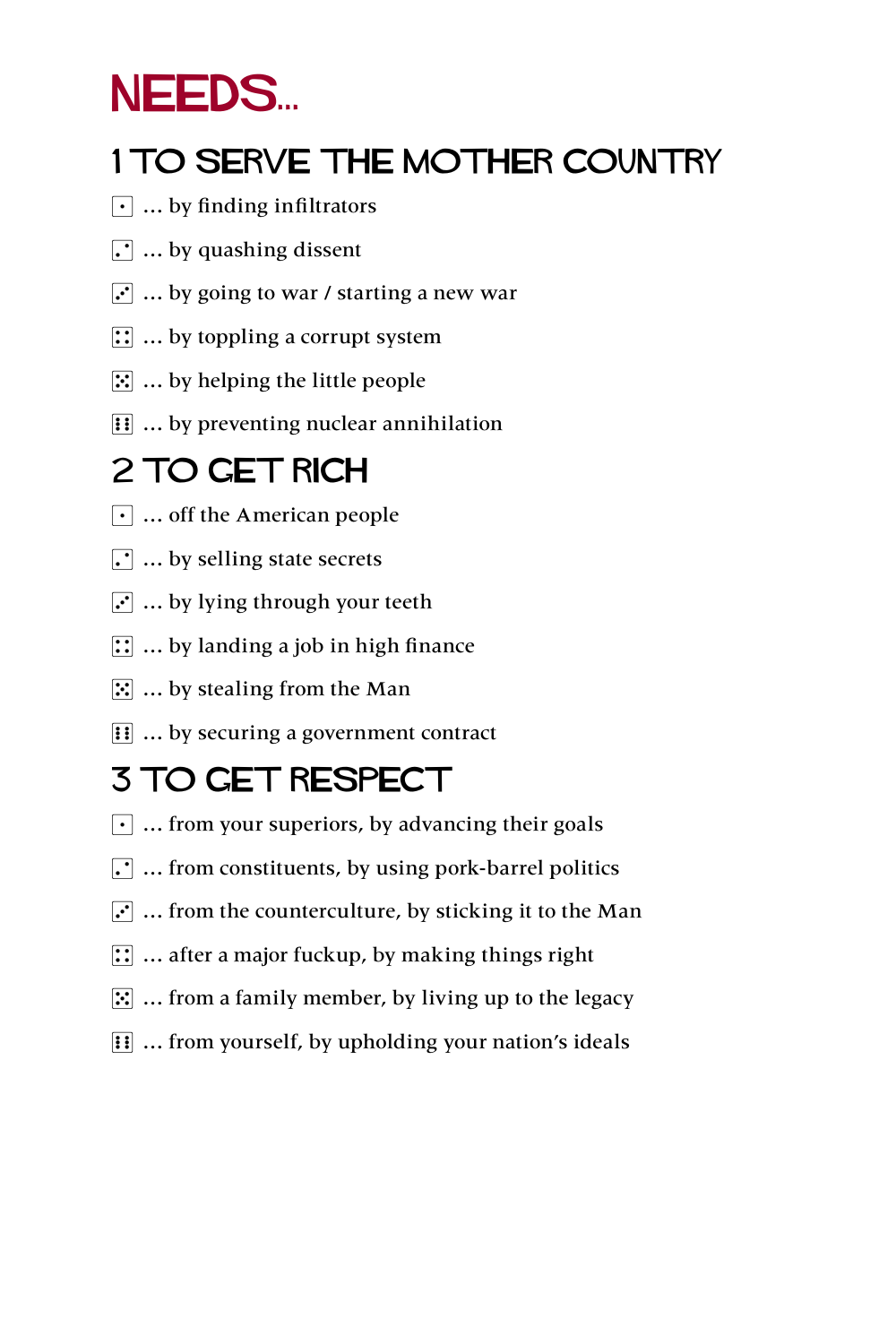### 4 TO GET THE TRUTH

- $\lceil \cdot \rceil$  ... that will bring down the President
- $\lceil \cdot \rceil$  ... that will lead to the nukes being dismantled / deployed
- $\ddot{\cdot}$  ... to change the course of the war in Vietnam
- $\boxed{\therefore}$  ... to lead all people to enlightenment
- $\mathbb{E}$  ... during a communication breakdown
- **11** ... and reveal a superpower's dirty laundry to its subjects

#### 5 TO GET EVEN

- $\lceil \cdot \rceil$  ... with somebody you think is lying to you
- $\cdot$   $\cdot$   $\cdot$  with the country that betrayed you
- $\ddot{\cdot}$  ... with your old boss
- $\mathbb{G}$  ... with someone who used you as a political tool
- $\mathbb{E}$  ... with the enemies of your culture
- **11** ... with the rival who got all the breaks

#### 6 To Get Out

- $\lceil \cdot \rceil$  ... by defecting
- $\lceil \cdot \rceil$  ... by escaping with the money
- $\overline{S}$  ... of a relationship
- $\boxed{\therefore}$  ... of crushing responsibilities
- $\boxed{3}$  ... of the lose-lose political game
- $\boxed{ii}$  ... of this square trip, man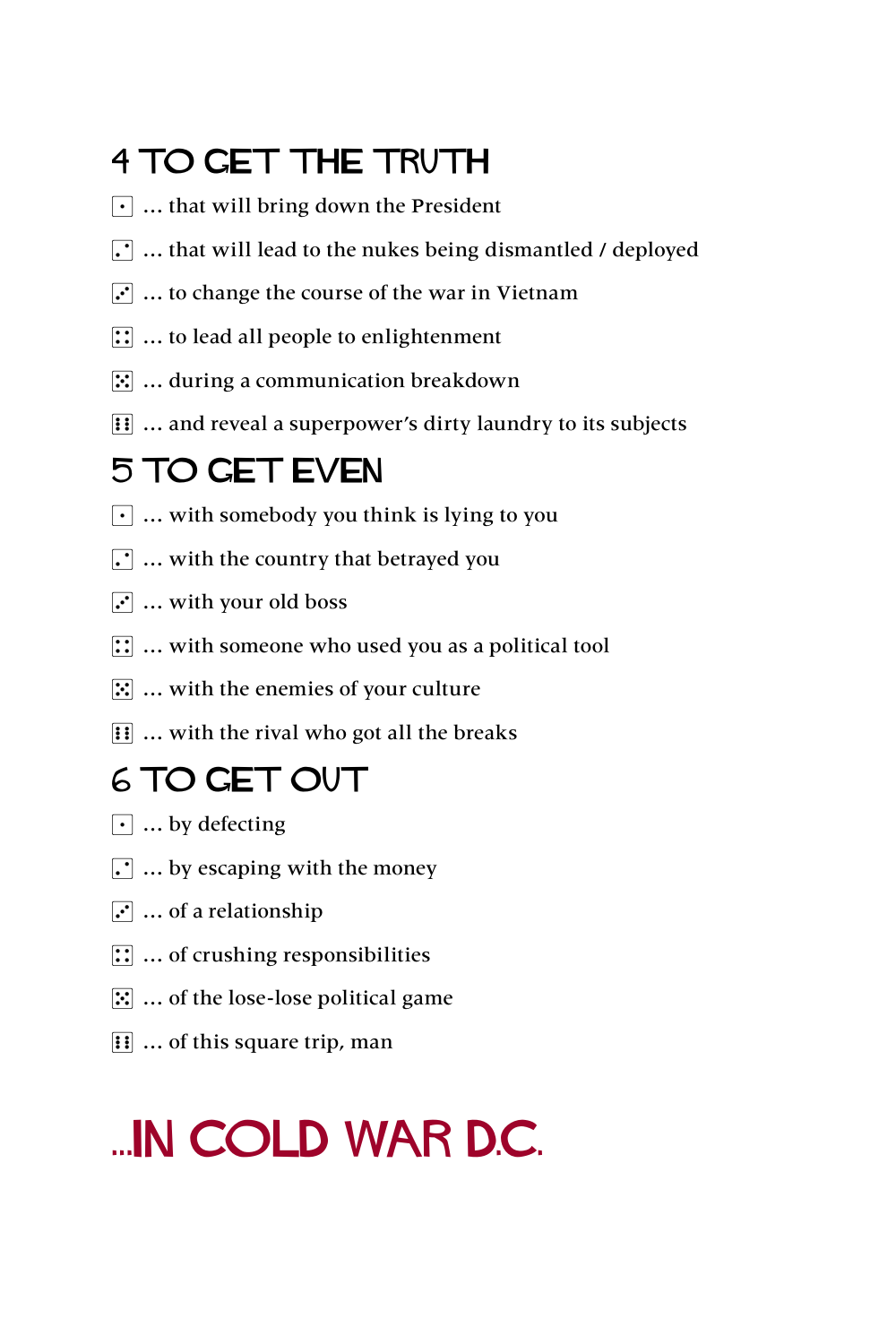## LOCATIONS...

### 1 Capitol Hill

- $\lceil \cdot \rceil$  Walkway inside the Capitol Dome
- $\Gamma$  Senator or representative's office
- $\ddot{\cdot}$  Supreme Court chambers
- **1**: Senate or House chambers
- $\boxed{5}$  The stacks of the Library of Congress
- **13 Broom closet 3B of the Capitol Building**

### 2 Near the Mall

- Park bench near the Reflecting Pool
- $\Gamma$  Arlington National Cemetery
- $\overline{S}$  Ford's Theatre
- **::** White House Press Corps offices
- 5 National Air & Space Museum (under construction)
- **Fill Public restroom near the Lincoln Memorial**

### 3 Residences

- $\lceil \cdot \rceil$  Pit Stop Motel (hourly rates)
- $\Gamma$  Posh apartment
- $\overline{3}$  The Lincoln bedroom
- **1**: Condemned apartment
- $\mathbb{E}$  VA Hospital
- **1** Watergate Hotel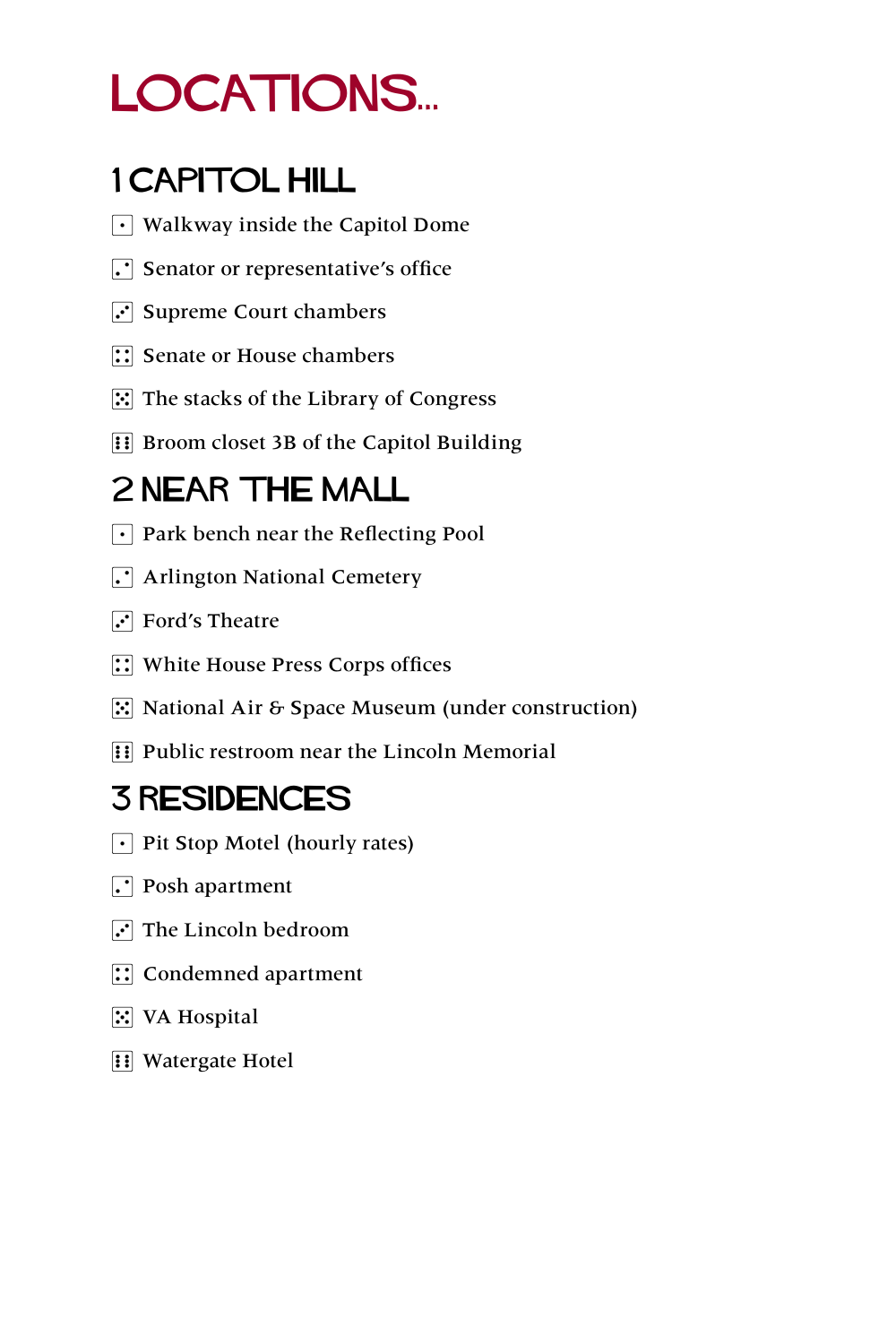### 4 Entertainment

- $\lceil \cdot \rceil$  Eastern Market
- $\Gamma$  Kennedy Center for the Performing Arts
- $\Gamma$  The fishing boat "Boondoggle"
- **::** Carpenters concert
- $\mathbb{E}$  Special exhibit at the National Gallery of Art
- **11 Washington Capitals hockey game**

#### 5 Underground

- $\lceil \cdot \rceil$  Well-stocked fallout shelter
- $\Gamma$  Unfinished subway tunnel
- $\ddot{\cdot}$  Armed forces war room
- $\boxed{\therefore}$  Militants' lair
- **F.** The Pentagon basement, Ring G.
- **1** Parking garage

#### 6 Abroad: Back then, now, or soon

- $\lceil \cdot \rceil$  Red Square
- $\Gamma$  East Berlin
- 3 U.S.S. Midway aircraft carrier, near Vietnam
- $\boxed{\therefore}$  Whistle-stop tour train
- $\boxed{5}$  Siberian gulag
- **1** Havana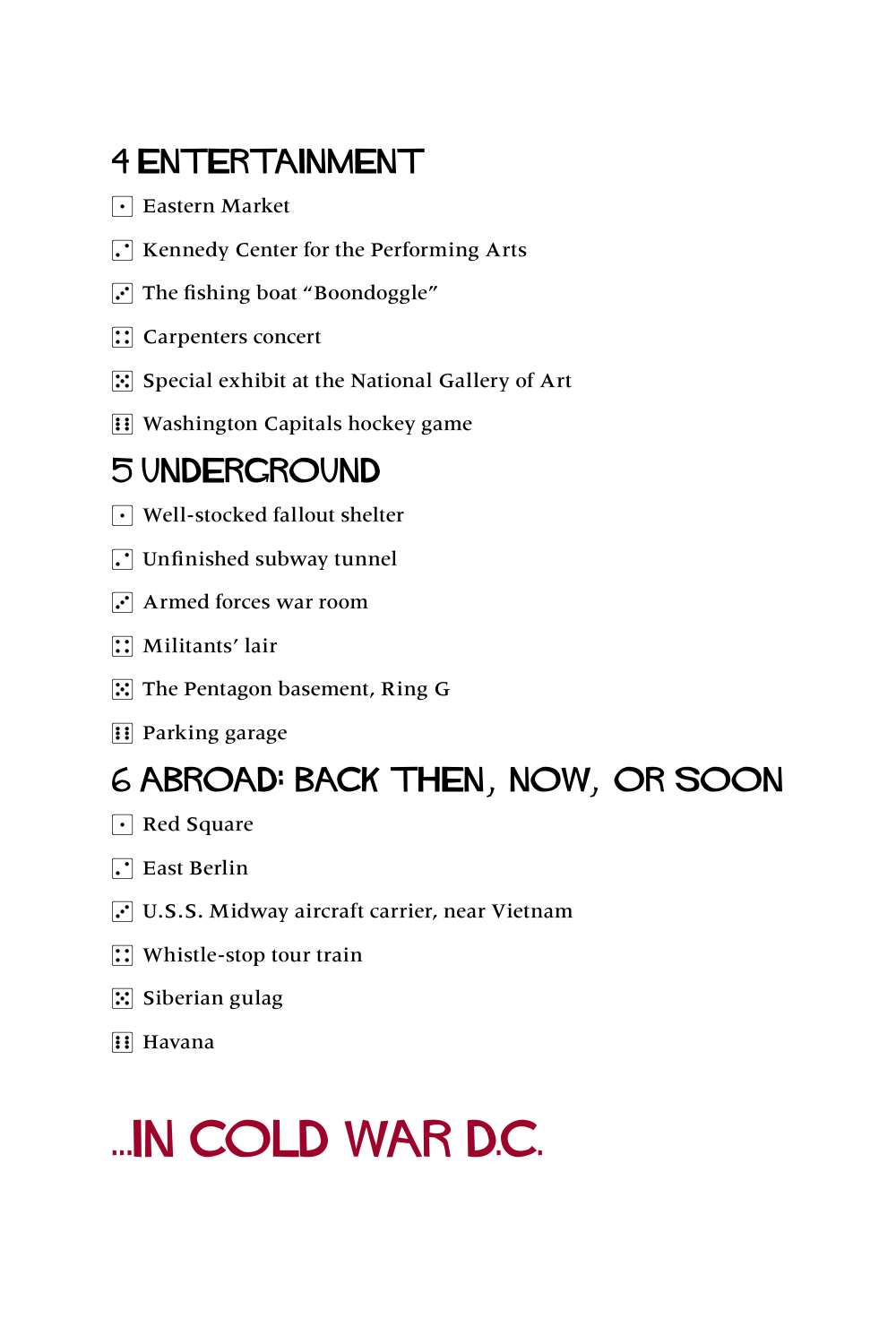## OBJECTS...

### 1 Classified

- $\lceil \cdot \rceil$  Dossier about foreign spies working on U.S. soil
- $\Gamma$  Key to secure offices
- $\overline{S}$  Combination to a safe
- $\boxed{\therefore}$  The truth about Area 51
- **5.** Cracked codes
- **1**: Audio tapes from the White House

### 2 **INFORMATION**

- $\lceil \cdot \rceil$  Name and number of a politician's mistress
- $\Gamma$  Poorly researched report
- $\cdot$  Incriminating photos
- $\boxed{\therefore}$  Number of the red telephone
- $\mathbb{E}$  Propaganda
- **11** Names and addresses of counterculture leaders

## 3 Valuables

- $\lceil \cdot \rceil$  Government contract with a major corporation
- $\Gamma$  Suitcase full of rubles
- $\overline{3}$  Stolen page of the Constitution
- $\boxed{1}$  30 minutes of airtime on national TV
- $\mathbb{E}$  Nazi bullion
- **1** A whole lot of LSD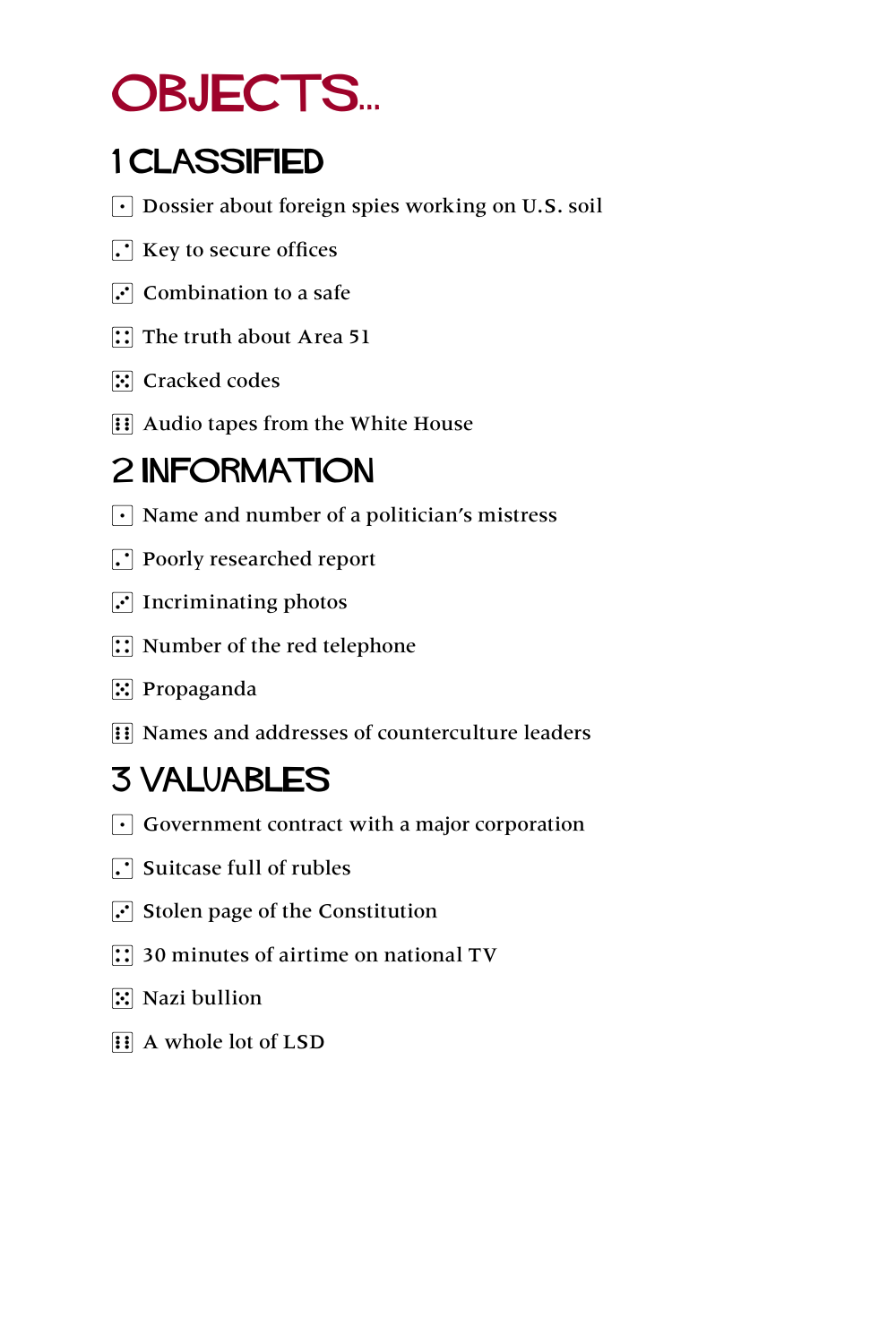### 4 Transportation

- $\lceil \cdot \rceil$  Limousine
- **7** Roller skates
- $\overline{S}$  Covert surveillance van
- $\boxed{\therefore}$  Motor scooter
- $\mathbb{E}$  Private jet
- $\overline{H}$  Taxi

#### 5 Sentimental

- $\lceil \cdot \rceil$  Family Bible
- $\cdot$  American flag
- $\overline{S}$  Letters from back home
- **12 Cufflinks owned by FDR / Lenin**
- 5 Box of Cuban cigars
- **Fill Pen used to sign important legislation**

#### 6 Weapon

- $\lceil \cdot \rceil$  Revolver
- $\Gamma$  The nuclear "football" briefcase
- $\Gamma$  Tear gas canister
- $\boxed{\therefore}$  Sword cane
- $\mathbb{E}$  AK-47
- $\boxed{\vdots}$  Bowling ball